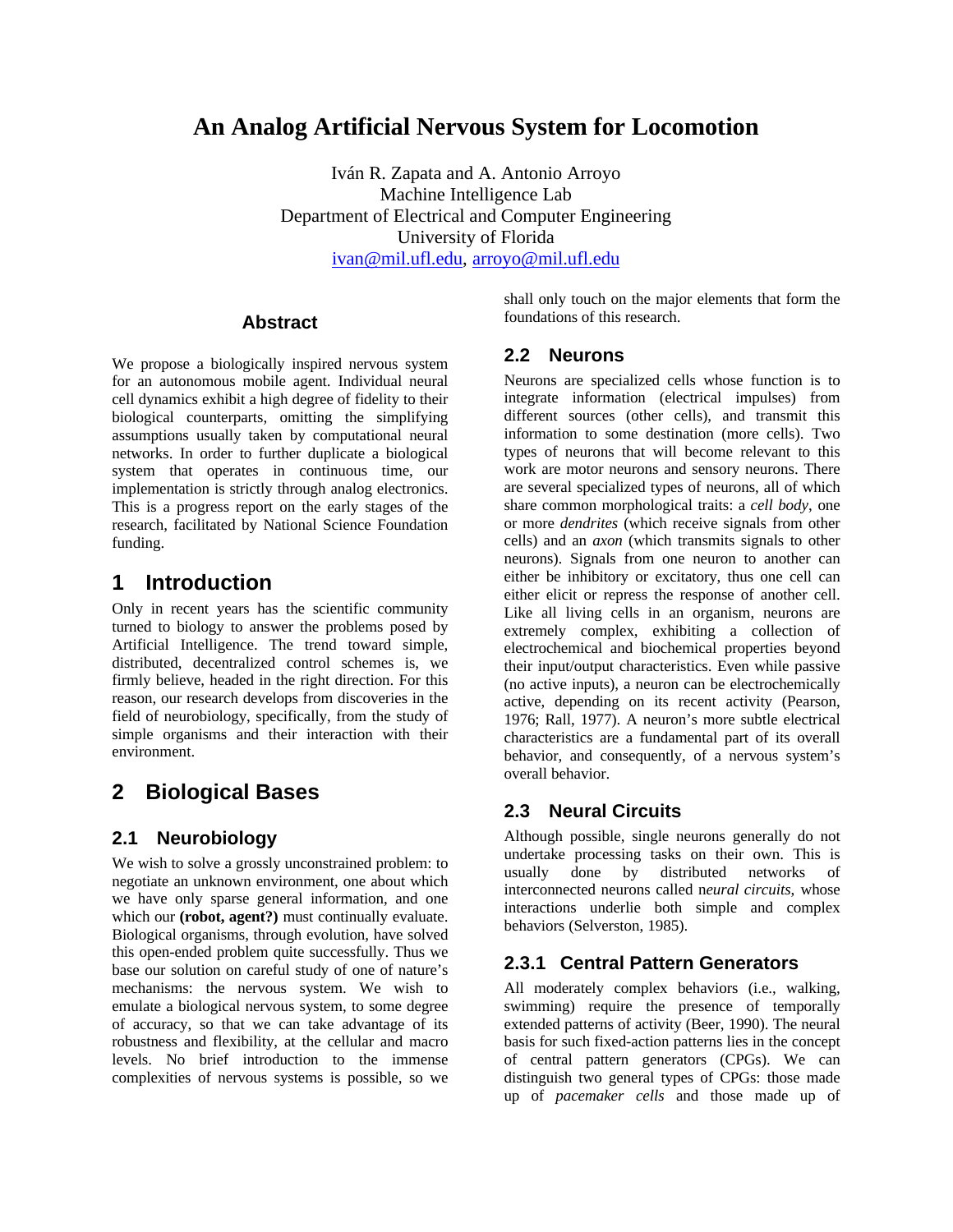*oscillator networks.* A pacemaker cell is a neuron that, due to its intrinsic biochemistry, produces some type of rhythmic output. An oscillator network produces a rhythmic pattern from the interactions between some number of interconnected neurons. CPGs are believed to drive essentially any behavior, conscious or unconscious, which exhibits a rhythmic pattern: swimming, scratching, swallowing, breathing, or the beating of a heart.

### **2.3.2 Central Nervous System**

Nature has managed to decentralize a great number of primitive control mechanisms within an organism; however, they must all be coordinated in such a way that there exist no conflicting actions by two or more systems. The central nervous system (CNS) is the combination of several individual neural circuits, making provisions for some sort of behavior mediation. One hypothesis for behavior selection is the idea of a command neuron, i.e., a single neuron which decides which of several conflicting actions should occur. Some newer and more generally accepted hypotheses suggest that mutual inhibition between CPGs gives rise to behavior selection, rather than some control neuron. Thus, the CPG for one behavior may suppress the CPG for a conflicting behavior; or two or more CPGs may share neural connections in such a way that only one action can occur at a time.

## **2.4 Biological Organisms as Models**

We know we want to take our cues from biological nervous systems. Which animals should we look to? After all, we wish to take advantage of existing research, all of which exists in the form of detailed case studies. To understand and incorporate the fundamental mechanisms of control and behavior, we believe that the organisms that most suitably answer our questions are invertebrates. Much research in neurobiology has centered on invertebrates (locusts, cockroaches, snails) mostly because an invertebrate's CNS is orders of magnitude more simple than larger animals, yet it provides a model that can be generalized to more complex organisms (Selverston, 1985).

## **3 Previous Work**

We have defined our research to be a problem in situated robotics. We assume no *a priori* knowledge of the environment, therefore we cannot assume any sort of model for it. A purely reactive, Brooksian approach is indispensable to this research. We briefly discuss two such studies on whose shoulders we will hopefully stand, and a third as an example of a simplified implementation of our proposed approach.

## **3.1 Finite State Machine Networks**

Rodney Brooks at the MIT Artificial Intelligence Lab designed a control network for a six-legged walking robot (Brooks, 1989). The network consisted of several augmented finite state machines (AFSM), each of which, on its own, performed some rudimentary control task. This control scheme provides a largely decentralized signal flow, which makes for a particularly robust structure. The approach was largely reactive, i.e., the robot acted almost exclusively on reflexes, and was based on the subsumption architecture (Brooks, 1986). We also share Dr. Brooks' conviction that real agents are ultimately the only way a hypothesis can truly be tested.

## **3.2 Computational Neuroethology**

Randall Beer at Case Western University simulated an artificial neural network for a six-legged, virtual insect, *Periplaneta computatrix* (Beer, 1990). His approach used a neural model more faithful to a neuron's real dynamics than is generally used in connectionist networks (perceptrons, etc.). Each neuron's passive cell membrane properties, as well as synaptic and intrinsic currents, were accounted for in his model. In simulation, *P. computatrix* was able to generate, on its own, walking gaits observed in real cockroaches.

## **3.3 CPG Implementations**

Mark Tilden at Los Alamos National Lab, has centered his research on the concept of the CPG in walking. His designs are based around a simple ring oscillator (CPG) driving some leg actuators; the CPG's pulse train is controlled by the amount of load present at each leg, making this approach a truly reactive scheme.

## **4 Platform**

All implementation will take place on a six-legged, 12 DOF platform, shown in Figure 1. Two orthogonal DC motors control each leg; one motor lifts the leg vertically, the other motor swings the leg forward or backward. Each leg has a ground touch sensor, which is active when the leg is in contact with the ground. A dual-axis,  $\pm 45$  degree/axis analog inclinometer provides tilt orientation feedback. Power comes from a 6V commercial camcorder battery.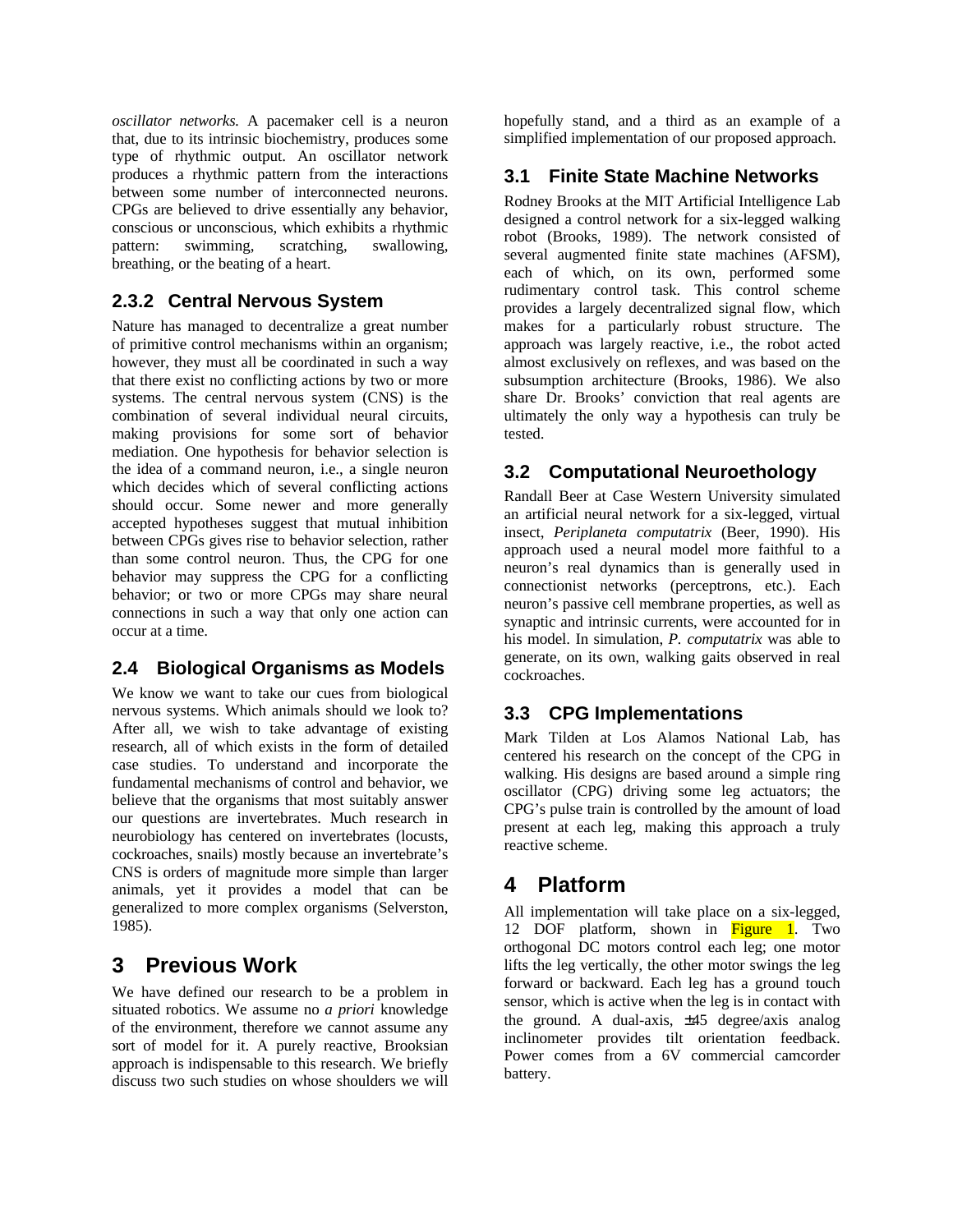

**Figure 1. 12 DOF Walking Robot**

## **5 Proposed Network Topology**

#### **5.1 Leg Controllers**

Each articulated joint will have two motor neurons: a flexor and an extensor. Thus, 4 units control each leg, two for lift and two for swing. Figure  $2$  shows the basic leg controller with interconnections. The solid circles indicate inhibitory connections. Each neuron can inhibit its counterpart's response, in order to avoid contradicting actions from happening



#### **Figure 2. Generalized Leg Controller**

simultaneously. The two lift control neurons (one flexor and one extensor) receive feedback from an upwards angle sensor (UAS) and a downwards angle sensor (DAS). As  $Figure 2$  shows, UAS inhibits the lift extensor's response, and DAS inhibits the lift flexor. Similarly, a backward angle sensor (BAS) and a forward angle sensor (FAS) inhibit the swing flexor and swing extensor. These sensors' purpose is to act as limiting devices, as well as to dampen each leg's response to fast-changing stimuli.

#### **5.2 Leveling Control**

Our robot's first simple behavior will be to balance itself. The inclinometer produces two zero-centered balance signals (one per axis) which each leg uses to determine some action (i.e. "flex", "extend"). A sensory neuron transfers the output from one of the inclinometer's channels to each leg controller. Note that the sensory neuron's output only affects a leg's lift neuron, as there should be no swing response to a change in tilt angle. Figure  $3$  shows the excitatory and inhibitory connections from one tilt sensor neuron to the lift control neurons. Connections from the other tilt channel are arranged similarly. It should be noted that a "flexed" leg lowers the robot, and an "extended" leg pushes the robot up. Again, solid circles indicate inhibitory connections, and solid squares indicate excitatory connections.

#### **5.3 Walking**

The next behavior we wish to develop is walking. The key element in the walking controller is the



**Figure 4. Leg Walking Controller**

introduction of a pattern generator (PG) for each leg. The controller of  $Figure 4$  is repeated once for every



**Figure 3. Sensor Neuron Connections for Leveling Controller (one axis).**